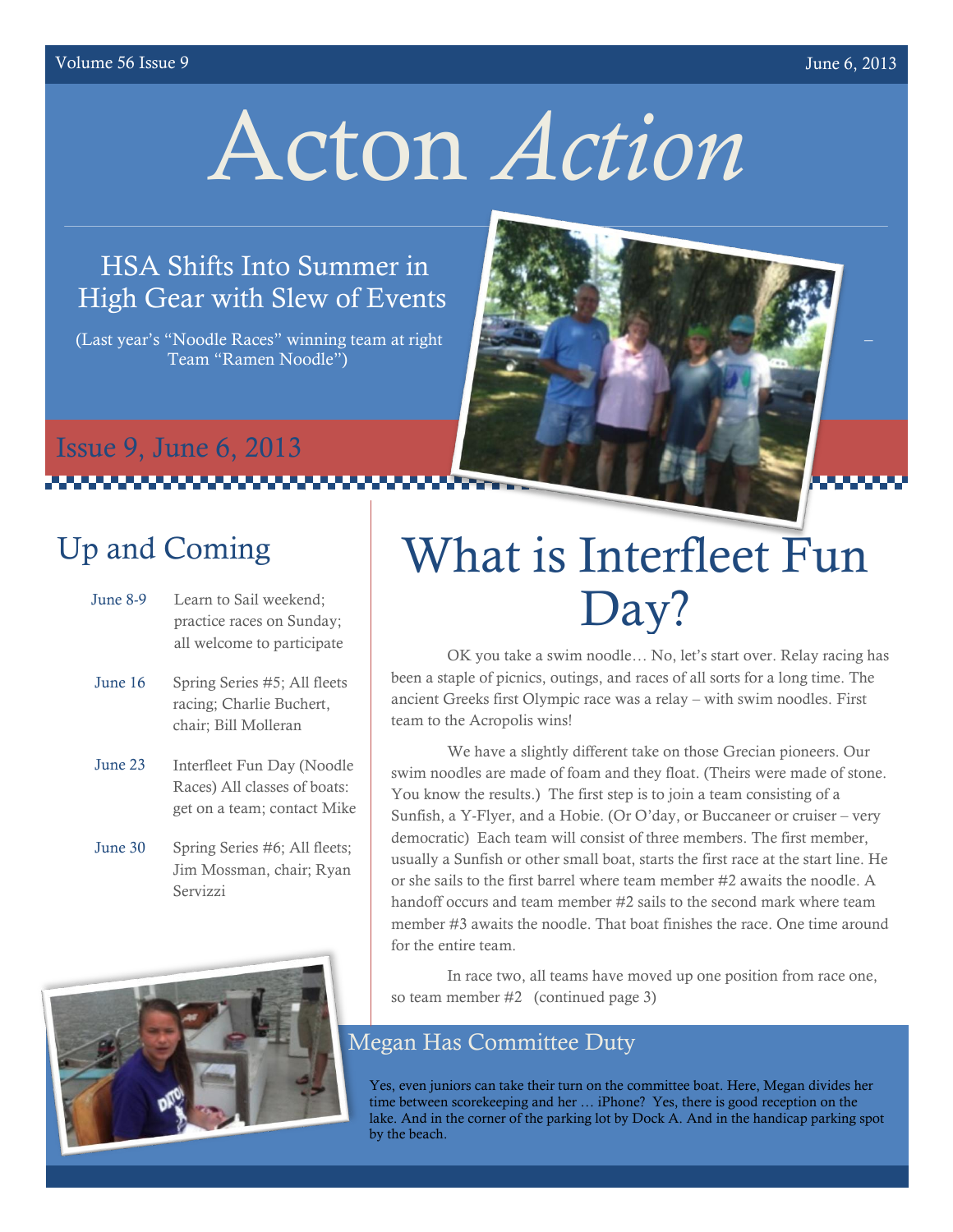

At left: "We just found a good deal on helmets." Three friends get ready to head out to fish on Memorial Day Weekend. Maybe the horns are buoyant.

Below: Work started last week on repairing docks at the launch ramps. As of last weekend, only three of the eight ramps were open.

Concrete was being replaced on the ramp surface as well.